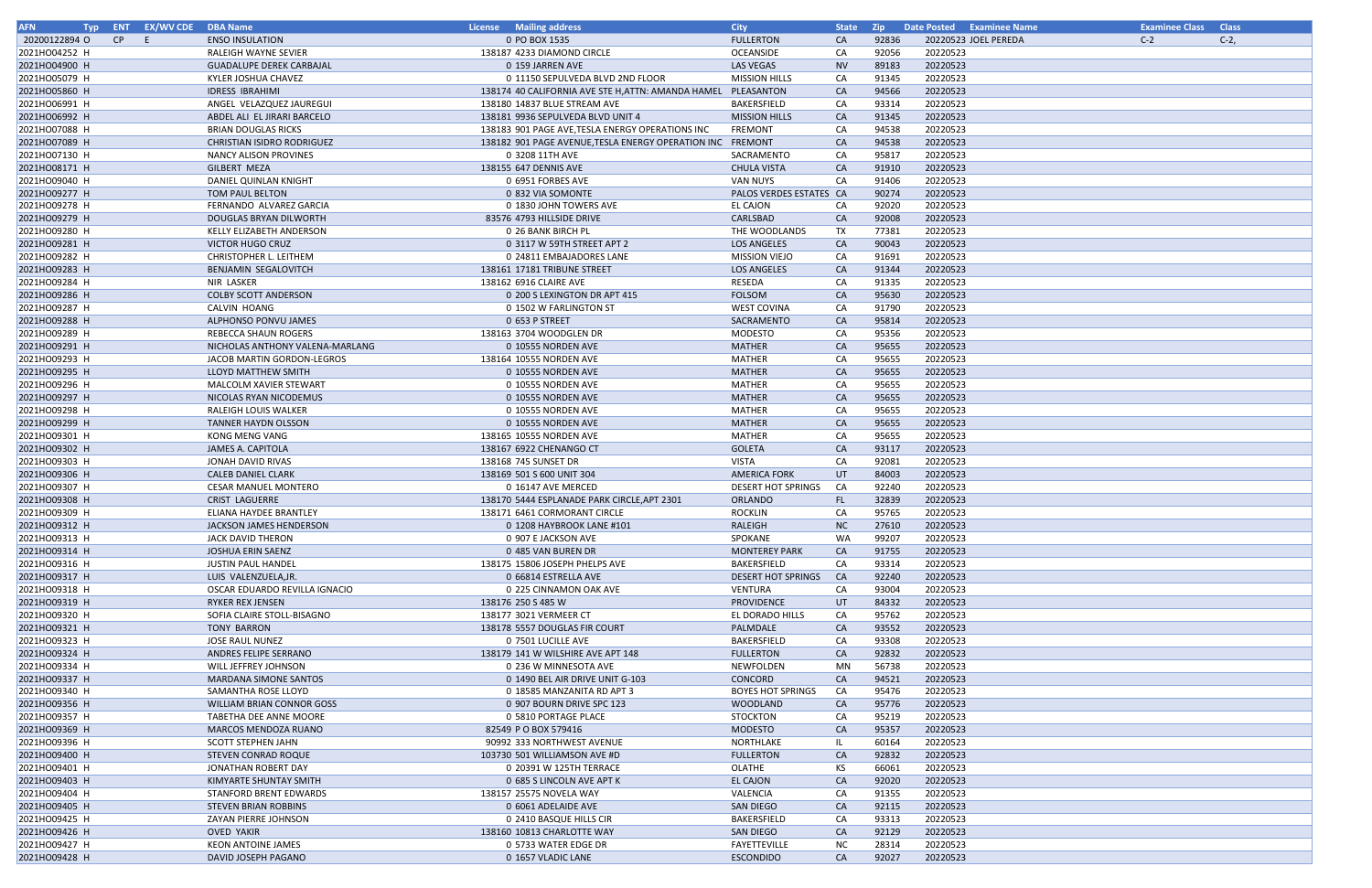| 2021HO09429 H                        | DIEGO SANCHEZ                                      | 0 2294 E 15TH ST                             | YUMA                              | AZ        | 85365          | 20220523                                      |                 |                 |
|--------------------------------------|----------------------------------------------------|----------------------------------------------|-----------------------------------|-----------|----------------|-----------------------------------------------|-----------------|-----------------|
| 2021HO09430 H                        | <b>EDWIN OMAR FLORES</b>                           | 0 2450 CORTO ST                              | BAKERSFIELD                       | <b>CA</b> | 93306          | 20220523                                      |                 |                 |
| 2021HO09431 H                        | <b>TROY MITCHELL MCKENZIE</b>                      | 0 10464 S JORDAN GATEWAY, UNIT 228           | SOUTH JORDAN                      | UT        | 84095          | 20220523                                      |                 |                 |
| 2021HO09432 H                        | ALAN EDUARDO HERNANDEZ                             | 0 595 TURLEY AVE                             | PLEASANT GROVE                    | UT        | 84064          | 20220523                                      |                 |                 |
| 2021HO09433 H                        | PARKER ALAN EDWARDS                                | 0 2812 BEACON HILL DR                        | <b>WEST LINN</b>                  | OR        | 97068          | 20220523                                      |                 |                 |
| 2021HO09434 H                        | IVAN MARTINEZ-GUTIERREZ                            | 0 413 S TRI TERRA WAY                        | <b>PROVO</b>                      | UT        | 84601          | 20220523                                      |                 |                 |
| 2021HO09436 H                        | <b>JAMES MOKUICHI JONES</b>                        | 138188 2713 RIDGELAND RD                     | <b>TORRANCE</b>                   | CA        | 90505          | 20220523                                      |                 |                 |
| 2021HO09437 H                        | <b>HASSAN AKBAR</b>                                | 138173 1751 RED ALDER AVE                    | SACRAMENTO                        | <b>CA</b> | 95834          | 20220523                                      |                 |                 |
| 2021HO09442 H                        | ADAM GREGORY KUSTER                                | 138172 4807 GASTMAN WAY                      | <b>FAIR OAKS</b>                  | CA        | 95628          | 20220523                                      |                 |                 |
| 2021HO09443 H                        | <b>CHRISTOPHER CHARLES MCPHERSON</b>               | 0 1208 GROVER DRIVE                          | <b>MODESTO</b>                    | CA        | 95351          | 20220523                                      |                 |                 |
| 2021HO09444 H                        | JAROD WILLIAM MARTINEZ.SR.                         | 0 1533 N JOHNSON                             | <b>TURLOCK</b>                    | CA        | 95380          | 20220523                                      |                 |                 |
| 2021HO09446 H                        | YAIR ARVIV                                         | 0 21425 VANOWEN STREET APT 627               | <b>CANOGA PARK</b>                | CA        | 91303          | 20220523                                      |                 |                 |
| 2021HO09447 H                        | <b>LARRY WAYNE DUFFY</b>                           | 63964 79 BREAKERS LN                         | <b>ALISO VIEJO</b>                | CA        | 92656          | 20220523                                      |                 |                 |
| 2021HO09448 H                        | <b>JASON CARTER SETTLE</b>                         | 138159 90 E 3RD ST APT 131                   | <b>MORGAN HILL</b>                | CA        | 95037          | 20220523                                      |                 |                 |
| 2021HO09449 H                        | <b>TARINCE RAY JOHNSON</b>                         | 0 333 NORTHWEST AVENUE                       | NORTHLAKE                         |           | 60164          | 20220523                                      |                 |                 |
| 2021HO09450 H                        | DAVID SEPULVEDA RAMIREZ                            | 138158 333 NORTHWEST AVENUE                  | NORTHLAKE                         | -IL       | 60164          | 20220523                                      |                 |                 |
| 2021HO09452 H                        | <b>AGUSTIN EZEQUIEL GORDILLO</b>                   | 0 153 WEST 150 NORTH                         | <b>ALPINE</b>                     | UT        | 84004          | 20220523                                      |                 |                 |
| 2021HO09453 H                        | <b>COLIN LAFAYETTE JENSEN</b>                      | 0 2363 W SURREY ROAD                         | TAYLORSVILLE                      | UT        | 84129          | 20220523                                      |                 |                 |
| 2021HO09456 H                        | <b>INTI OMAR BERNAL</b>                            | 138156 449 RAMONA AVE                        | SPRING VALLEY                     | CA        | 91977          | 20220523                                      |                 |                 |
| 2021HO09462 H                        | SEAN MICHAEL CAVANAUGH                             | 0 2004 GALVESTON STREET                      | SAN DIEGO                         | CA        | 92110          | 20220523                                      |                 |                 |
| 2021HO09463 H                        | ANATOLIY NEVTEEV                                   | 0 1475 ISLAND AVENUE APT 3110                | SAN DIEGO                         | CA        | 92101          | 20220523                                      |                 |                 |
| 2021HO09464 H                        | KYLE A. PARSONS-ORNER                              | 0 120 MERRILL DRIVE                          | <b>ANTIOCH</b>                    | CA        | 94809          | 20220523                                      |                 |                 |
| 2021HO09465 H                        | CASEY ANDREW GODDARD                               | 138166 2755 ROBLAR RD                        | PETALUMA                          | CA        | 94942          | 20220523                                      |                 |                 |
| 2021HO09510 H                        | CHARLES JASON HAFEMANN                             | 0 BOX 230,1534 N MOORPARK RD                 | <b>THOUSAND OAKS</b>              | CA        | 91360          | 20220523                                      |                 |                 |
| 2021HO09512 H                        | MIGUEL ANGEL CASTANEDA                             | 0 BOX 230,1534 N MOORPARK RD                 | THOUSAND OAKS                     | CA        | 91360          | 20220523                                      |                 |                 |
| 2021HO09514 H                        | AARON JAMES RASEKNIA                               | 0 BOX 230,1534 N MOORPARK RD                 | <b>THOUSAND OAKS</b>              | CA        | 91360          | 20220523                                      |                 |                 |
| 2021HO09516 H                        | ARTURO JOSE CASTILLO MELENDEZ                      | 0 BOX 230,1534 N MOORPARK RD                 | THOUSAND OAKS                     | CA        | 91360          | 20220523                                      |                 |                 |
| 2021HO09517 H                        | SAMUEL ORTIZ                                       | 0 BOX 230,1534 N MOORPARK RD                 | <b>THOUSAND OAKS</b>              | CA        | 91360          | 20220523                                      |                 |                 |
| 2021HO09518 H                        | JARRETT MICHAEL SERNA                              | 0 BOX 230,1534 N MOORPARK RD                 | THOUSAND OAKS                     | CA        | 91360          | 20220523                                      |                 |                 |
| 2021HO09520 H                        | <b>MATTHEW JAMES WICKER</b>                        | 0 1145 ACORN DRIVE                           | <b>GREENSBURG</b>                 | PA        | 15601          | 20220523                                      |                 |                 |
| 2021HO09521 H                        | ESTEVAN SABAS MARTINEZ                             | 0 500 LEAVENWORTH ST #404                    | <b>SAN FRANCISCO</b>              | CA        | 94109          | 20220523                                      |                 |                 |
| 2021HO09522 H                        | SEBASTIAN PINO, SR                                 | 0 325 54TH ST SPC 83                         | SAN DIEGO                         | CA        | 92114          | 20220523                                      |                 |                 |
| 2021HO09524 H                        | <b>JUSTIN MOORE SETTLE</b>                         | 0 305 VINEYARD TOWN CTR #334                 | <b>MORGAN HILL</b>                | CA        | 95037          | 20220523                                      |                 |                 |
| 20210104320 O<br>W<br>PA             | <b>TWIN PACIFIC BUILDERS</b>                       | 0 2581 MAYWOOD DR                            | <b>SAN BRUNO</b>                  | CA        | 94066          | 20220523                                      |                 | $B, C-8$        |
| 20210106682 O<br>CP.<br>E            | CHEAP PLUMBERS AND ROOTER                          | 0 3663 BUCHANAN AVE SPC #134                 | RIVERSIDE                         | CA        | 92503          | 20220523 JOSE ALFREDO LIZAMA, JR              | C36             | C36,            |
| 20210108406 O<br>SO<br>E             | <b>JOE PLUMBING</b>                                | 0 921 SELBY LANE                             | <b>SAN JOSE</b>                   | CA        | 95127          | 20220523                                      |                 | C36,            |
| CP.                                  |                                                    |                                              |                                   | CA        |                | 20220523                                      |                 |                 |
| 20210110267 O                        | TREE OF LIFE J&D INC<br><b>AUGUST PLUMBING LLC</b> | 0 1995 N MARENGO AVE<br>0 5267 RIDGEVALE WAY | PASADENA<br><b>FAIR OAKS</b>      |           | 91103<br>95628 | 20220523 RAYMOND MATTHEW AUGUSTYNIAK, III C36 |                 | D49,            |
| 20210111636 O<br>LC<br>20210111755 O |                                                    |                                              |                                   | CA        |                |                                               |                 | C36,            |
| SO                                   | ARTISTIC LOOK D BRO EMPIRE BUILDING                | 0 1325 EL CAMINO REAL                        | <b>BURLINGAME</b><br><b>VISTA</b> | CA        | 94010<br>92084 | 20220523<br>20220523                          |                 | υ,              |
| 20210111871 0<br>CP<br>E.            | COUNTRY PAINTING INC                               | 0 2356 CATALINA AVE                          |                                   | CA        |                |                                               |                 | C33,            |
| 20210112438 O<br>SO.<br>E.           | JOHNS JOHN PLUMBING & ROOTER                       | 0 1094 HUNTINGTON AVE EAST                   | <b>SAN BRUNO</b>                  | CA        | 94066          | 20220523 JOHN ALVARICO JOHNS                  | C36             | C36,            |
| 20210112451 O<br>CP<br>E             | <b>SMILEY PAINTS INC</b>                           | 0 3862 39TH ST, APT-2                        | SAN DIEGO                         | CA        | 92105          | 20220523 RICARDO MORALIS RIOS                 | C <sub>33</sub> | C33,            |
| 20210112693 O<br>SO<br>E.            | DECAA LANDSCAPING                                  | 0 12467 PARK AVENUE                          | <b>CHINO</b>                      | CA        | 91710          | 20220523 ALFREDO RODRIGUEZ                    | C <sub>27</sub> | C <sub>27</sub> |
| 20210112773 O<br><sub>SO</sub><br>E  | <b>BLACK FENIX PLUMBING CO</b>                     | 0 2051 PATRICK COURT                         | <b>NEWMAN</b>                     | CA        | 95360          | 20220523 ALFONSO ELIZARRARAS                  | C36             | C36,            |
| 20210113285 O<br>SO<br>E             | <b>GF DEVELOPMENT</b>                              | 0 14 MAST ST #4                              | <b>MARINA DEL REY</b>             | CA        | 90292          | 20220523 GREG SCOTT FRANCIS                   |                 | В.              |
| 20210113726 O<br>LC.<br>W            | <b>FLOOR NAVIGATOR LLC</b>                         | 0 1844 G STREET                              | <b>RIO LINDA</b>                  | <b>CA</b> | 95673          | 20220523                                      |                 | C15,C54         |
| 20210113803 O<br>PA<br>W             | JOR & MONDRAGON'S CONSTRUCTION                     | 0 1475 HERITAGE OAK DRIVE                    | CHICO                             | CA        | 95928          | 20220523                                      |                 | B               |
| 20210113951 O<br>SO.<br>W            | <b>JAIME CONSTRUCTION</b>                          | 0 960 HARWOOD STREET                         | SAN DIEGO                         | CA        | 92154          | 20220523                                      |                 | Β,              |
| 20210114379 O<br><b>SO</b><br>E      | <b>TOTAL AIR</b>                                   | 0 12220 CORLEY DR                            | WHITTIER                          | CA        | 90604          | 20220523 JAIME GONZALEZ                       | C <sub>20</sub> | C20,            |
| 20210114831 O<br>W<br>CP             | <b>JUMA CONSTRUCTION</b>                           | 1080318 1640 ELMWOOD AVENUE                  | <b>STOCKTON</b>                   | CA        | 95204          | 20220523                                      |                 | В,              |
| 20210114939 O<br>LC<br>E.            | POWERSPEC ELECTRIC LLC                             | 0 432 HAMILTON ST UNIT 101                   | <b>COSTA MESA</b>                 | CA        | 92627          | 20220523 BRUNO GIOVANNI HERNANDEZ             | C10             | C10,            |
| 20210116047 O<br>W<br>CP             | ARCINIEGA DESIGN AND BUILD INC                     | 0 722 E FERNLEAF AVENUE                      | POMONA                            | <b>CA</b> | 91766          | 20220523                                      |                 | В,              |
| 20210116589 O<br>LC<br>E.            | ZIMMERMAN'S ELECTRIC LLC                           | 0 PO BOX 2147                                | WEAVERVILLE                       | CA        | 96093          | 20220523 JONATHAN LEE ZIMMERMAN               | C10             | C10,            |
| 20210116690 O<br>W<br>CP             | JC PRO PAINTING INC                                | 1036672 31185 BULMER STREET                  | <b>UNION CITY</b>                 | CA        | 94587          | 20220523                                      |                 | C33,            |
| 20210117337 O<br>CP<br>E             | INSULATION MASTERS, INC.                           | 0 2317 S CHESTNUT AVE APT 68                 | FRESNO                            | CA        | 93722          | 20220523 ALEJANDRO MAGANA, JR                 | $C-2$           | $C-2$ ,         |
| 20210117790 O<br>W<br>CP             | PJCY RENOVATION                                    | 0 1370 VALLEY VISTA DRIVE #200               | DIAMOND BAR                       | CA        | 91765          | 20220523                                      |                 | Β,              |
| 20210117898 O<br>CP<br>W             | <b>GUTTERS PLUS INC</b>                            | 0 5694 MISSION CENTER ROAD, SUITE #602-413   | SAN DIEGO                         | CA        | 92108          | 20220523                                      |                 | C43,            |
| 20210118040 O<br>SO.<br>E            | ALL COLORS PAINTING                                | 0 21701 HANLON AVE                           | <b>DOS PALOS</b>                  | <b>CA</b> | 93620          | 20220523 GUILLERMO SOLORIO OROZCO             | C33             | C33,            |
| 20210118207 O<br>CP<br>E.            | ARCELECTRIC INC                                    | 0 422 2ND AVENUE                             | CHULA VISTA                       | CA        | 91910          | 20220523 PEDRO WILLIAM ARCE                   | C10             | C10,            |
| 20210118369 O<br>LC.<br>E.           | CITYSCAPE PAINTING COMPANY LLC                     | 0 362 SUTTON WAY UNIT 2                      | <b>GRASS VALLEY</b>               | <b>CA</b> | 95945          | 20220523 REMINGTON CHANDLER LAW               | C33             | C33,            |
| 20210118447 O<br>CP<br>W             | MARTINEZ E CONSTRUCTION INC                        | 1069076 3575 SAN PABLO DAM ROAD #21          | EL SOBRANTE                       | CA        | 94803          | 20220523                                      |                 | В,              |
| 20210118682 O<br>SO.<br>E            | <b>CLEAR LINE PLUMBING</b>                         | 0 P O BOX 353                                | ARBUCKLE                          | <b>CA</b> | 95912          | 20220523 JAMES MORRIAH VERNON                 | C36             | C36,            |
| 20210118690 O<br>CP.<br>W            | PEREZ SOLAR PANELS INC                             | 0 7314 STANFORD AVENUE                       | <b>LOS ANGELES</b>                | CA        | 90001          | 20220523                                      |                 | B,C10,          |
|                                      |                                                    |                                              |                                   |           |                |                                               |                 |                 |
| 20210118953 O<br>CP<br>E             | SIERRA BUILDERS INC                                | 0 17522 LYONS CREEK RD                       | <b>JAMUL</b>                      | <b>CA</b> | 91935          | 20220523 FRANCISCO FLORES                     | B               | В,              |
| 20210119046 O<br>SO<br>E.            | INNOVATION PAINTING                                | 0 1924 ROBERTSON RD                          | MODESTO                           | CA        | 95351          | 20220523                                      |                 | C33,            |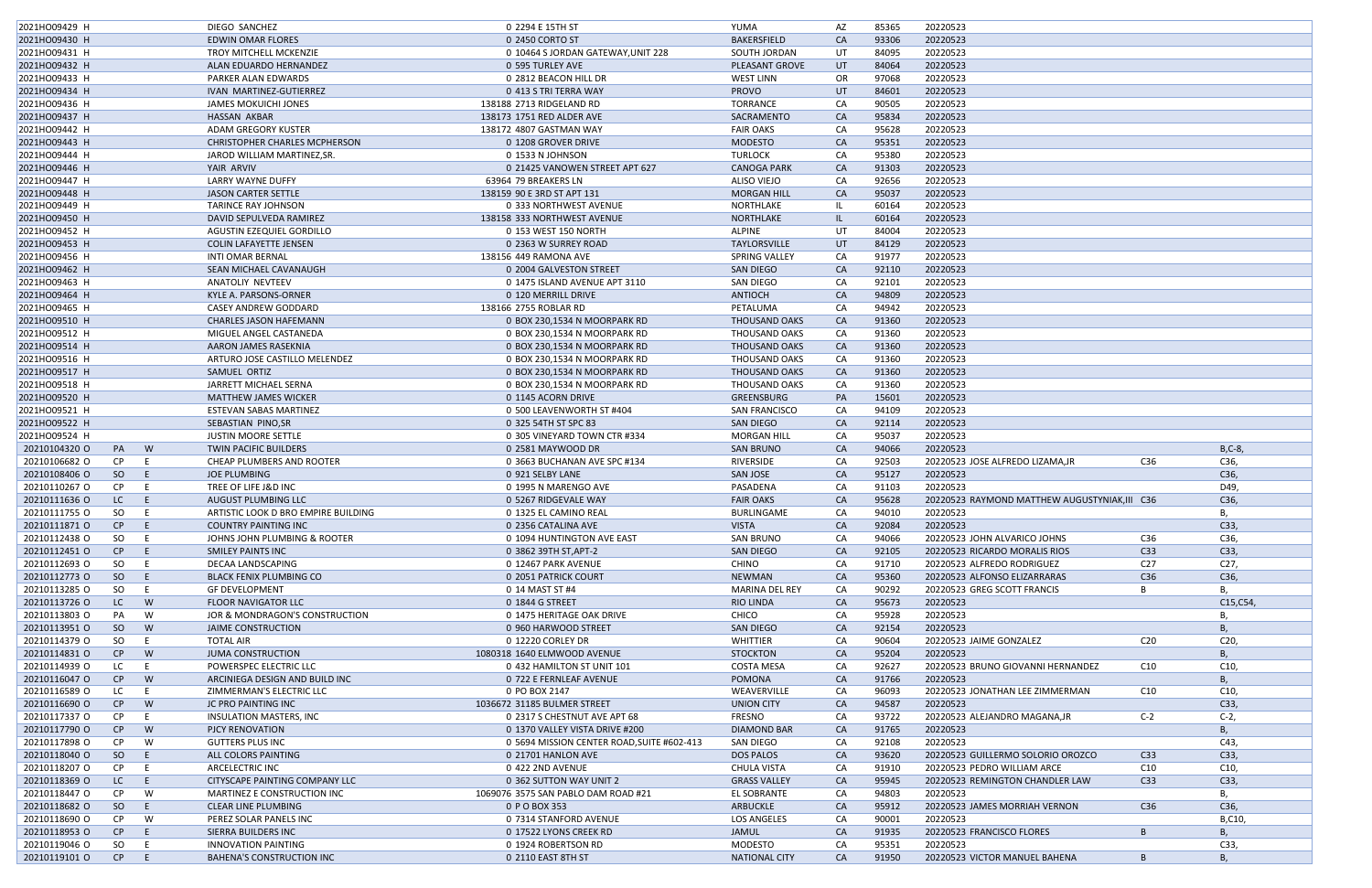| 20210119149 O | LC.           | - E | <b>HANDYMAN &amp; REPAIR LLC</b>             | 0 933 HUDIS ST                      | <b>ROHNERT PARK</b>     | CA        | 94928 | 20220523 MARIO SINIK MACQUESTEN         | $B-2$           | B-2,                     |
|---------------|---------------|-----|----------------------------------------------|-------------------------------------|-------------------------|-----------|-------|-----------------------------------------|-----------------|--------------------------|
| 20210119499 O | SO            | E   | <b>J M CONSTRUCTION</b>                      | 0 2390 PSO DEL PALACIO              | <b>CHINO HILLS</b>      | CA        | 91709 | 20220523 JUN MA                         | B.              | В.                       |
| 20210119516 O | <sub>SO</sub> | E   | AUBURN GARAGE DOOR SOLUTIONS                 | 0 P O BOX 1294                      | <b>MEADOW VISTA</b>     | CA        | 95722 | 20220523 CODY RAYMOND AKER              | D <sub>28</sub> | D28,                     |
| 20210119540 O | SO            | E   | MARMO PROFESSIONAL PAINTING                  | 0 2537 CHICAGO ST APT 5             | SAN DIEGO               | CA        | 92110 | 20220523 MARTIN A MORENO                | C33             | C33,                     |
| 20210119648 O | CP            | - E | <b>HEROTEC INC</b>                           | 0 21050 KITTRIDGE ST                | <b>CANOGA PARK</b>      | CA        | 91303 | 20220523 AVICHAY BOKOBZA                | D <sub>28</sub> | D28,                     |
| 20210119698 O | SO            | E   | NAVA WELDING SERVICE                         | 0 933 E DAKOTA AVE                  | <b>FRESNO</b>           | CA        | 93704 | 20220523 JOSE GARCIA NAVA               | C60             | C60,                     |
| 20210119713 O | CP            | W   | <b>PACIFIC PAINTERS INC</b>                  | 0 2219 MAIN STREET #512             | <b>SANTA MONICA</b>     | CA        | 90405 | 20220523                                |                 | C33,                     |
| 20210119725 O | LC            | W   | SAGE SURFACES LLC                            | 0 33300 EGYPT LANE, SUITE A-400     | <b>MAGNOLIA</b>         | <b>TX</b> | 77354 | 20220523                                |                 | D12,                     |
| 20210119729 O | CP            | W   | <b>KGK CONSTRUCTION INC</b>                  | 0 609 S VALINDA AVENUE APT A        | <b>WEST COVINA</b>      | CA        | 91790 | 20220523                                |                 | В.                       |
| 20210119761 O | CP            | W   | NC MARBLE AND STONE PAVERS INC               | 705911 6747 SIERRA COURT #J         | <b>DUBLIN</b>           | CA        | 95367 | 20220523                                |                 | C54, C-8, C27, D12, D06, |
| 20210119866 O | <b>CP</b>     | W   | <b>EVOLUTION BAY BUILDERS INC</b>            | 0 2061 PACIFIC AVENUE               | ALAMEDA                 | CA        | 94501 | 20220523                                |                 |                          |
| 20210119869 O | CP            | W   | SUNCO SOLAR ELECTRIC INC                     | 0 1111 SEACOAST DRIVE #16           | <b>IMPERIAL BEACH</b>   | <b>CA</b> | 91932 | 20220523                                |                 | C10,                     |
| 20210119876 O | CP            | W   | NEW AGAIN PAVERS                             | 0 729 N MIDWAY DRIVE                | <b>ESCONDIDO</b>        | CA        | 92027 | 20220523                                |                 | C27,D06,                 |
| 20210119896 O | LC.           | E   | 559 GUTTER BOYS LLC                          | 0 425 N ATWOOD ST                   | <b>VISALIA</b>          | CA        | 93291 | 20220523 JAYDEN CHRISTIAN SULLIVAN      | C43             | C43,                     |
| 20210119977 O | CP            | - E | VISION LANDSCAPE CONSTRUCTION                | 0 11440 WEST BERNARDO CT, SUITE 300 | SAN DIEGO               | CA        | 92127 | 20220523 SHAHRAM MIRZAI                 | C <sub>27</sub> | C27,                     |
| 20210120028 O | CP            | W   | <b>REKITCHEN CABINETRY</b>                   | 0 16617 S NORMANDIE AVENUE, SUITE C | GARDENA                 | CA        | 90247 | 20220523                                |                 | $C-6$                    |
| 20210120048 O | CP            | W   | <b>CODY INTERIOR INC</b>                     | 0 8390 RIMRIDGE LANE                | SAN DIEGO               | CA        | 92126 | 20220523                                |                 | В.                       |
| 20210120071 0 | LC.           | W   | STRUCTURED CABLING NETWORK LLC               | 0 9823 RINCON AVENUE                | PACOIMA                 | <b>CA</b> | 91331 | 20220523                                |                 | $C-7$                    |
| 20210120117 0 | CP            | W   | ALPINE GLASS & WINDOWS INC                   | 0 PO BOX 1833                       | <b>TRUCKEE</b>          | CA        | 96161 | 20220523                                |                 | C17,                     |
|               |               | - E |                                              |                                     | <b>BAKERSFIELD</b>      | <b>CA</b> | 93306 | 20220523                                |                 |                          |
| 20210120128 O | SO            |     | RODRIGO'S HANDYMAN SERVICES                  | 0 4821 FILLMORE AVE                 |                         |           |       |                                         |                 | В.                       |
| 20210120141 O | SO            | E   | <b>GOMEZ CONCRETE CONSTRUCTION</b>           | 0 742 WOOD DUCK CT                  | <b>LOS BANOS</b>        | CA        | 93635 | 20220523 JOSE DARIO GOMEZ               | $C-8$           | C-8,                     |
| 20210120194 O | SO            | -E  | PUZZLE LUX KITCHEN CABINET DESIGNS           | 0 6417 MONTGOMERY AVE #6            | LAKE BALBOA             | <b>CA</b> | 91406 | 20220523 ALIREZA TORKZABAN              | $C-6$           | $C-6$                    |
| 20210120267 O | SO.           | E   | <b>MONTEJO'S PAINTING</b>                    | 0 1717 RUE DE VALLE                 | <b>SAN MARCOS</b>       | CA        | 92078 | 20220523 EMILIO RIVELINO MONTEJO ANDRES | C <sub>33</sub> | C33,                     |
| 20210120269 O | SO            | E   | <b>GARCIA ALMAZAN ADRIAN</b>                 | 0 1260 SUNBURST WY APT C            | ANAHEIM                 | CA        | 92806 | 20220523 ADRIAN GARCIA ALMAZAN          | B               | В.                       |
| 20210120270 O | <sub>SO</sub> | - E | <b>DELEON MICHAEL</b>                        | 0 620 LAS POSAS RD                  | CAMARILLO               | CA        | 93010 | 20220523 MICHAEL RAFAEL DELEON          |                 | B                        |
| 20210120273 O | SO            | E   | ZHENG WEI                                    | 0 1225 BENITO AVE APT X             | ALHAMBRA                | CA        | 91803 | 20220523 WEI ZHENG                      | B               | <b>B.</b>                |
| 20210120277 O | CP            | E   | <b>GUNGNIR PAINT &amp; FINE FINISHES INC</b> | 0 409 W ISLAY ST APT M              | SANTA BARBARA           | CA        | 93101 | 20220523                                |                 | C33                      |
| 20210120318 O | SO            | -E  | <b>GENUINE GLASS &amp; WINDOW</b>            | 0 2990 PINECONE LANE                | <b>OAKLEY</b>           | CA        | 94561 | 20220523 CHRISTIAN GONZALEZ             | C17             | C17,                     |
| 20210120338 O | LC.           | - E | PINE RIDGE LANDSCAPING                       | 0 4040 S WESTPOINT DR               | <b>RENO</b>             | <b>NV</b> | 89509 | 20220523 OWEN MATTHEW MAY               | C27             | C27,                     |
| 20210120343 O | CP            | - E | AVILA DRYWALL INC                            | 0 38544 LILACVIEW AVE               | PALMDALE                | CA        | 93550 | 20220523                                |                 | $C-9$                    |
| 20210120344 O | <b>CP</b>     | -E  | 360 PROPERTY MAINTENANCE INC                 | 0 26621 CANTOS DR                   | SAUGUS                  | CA        | 91350 | 20220523 JOSE RAMOS AGUIRRE             | B               | В,                       |
| 20210120353 O | CP            | -E  | VALLEY WEST ROOFING INC                      | 0 3022 N SHERWOOD DR SPC 44         | <b>FRESNO</b>           | <b>CA</b> | 93722 | 20220523                                |                 | C39,                     |
| 20210120363 O | LC            | E   | SULLIVAN'S PLUMBING & REAPAIR LLC            | 0 115 LIBERTY ST                    | SANTA MARIA             | CA        | 93458 | 20220523 JACOB ROY SULLIVAN             | C36             | C36,                     |
| 20210120395 O | SO            | E   | FREEMAN A CONSTRUCTION                       | 0 5117 KOVANDA AVENUE               | CARMICHAEL              | <b>CA</b> | 95608 | 20220523 AUSTIN GRANT FREEMAN           | B               | В.                       |
| 20210120398 O | <sub>SO</sub> | - E | ALLY CONSTRUCTION                            | 0 472 DEMPSEY RD UNIT 172           | <b>MILPITAS</b>         | CA        | 95035 | 20220523 WENJING WANG                   | B               | В,                       |
| 20210120400 O | CP            | -E  | <b>MELCHOR LANDSCAPE</b>                     | 0 1881 COPPER CANYON RD             | <b>ESCONDIDO</b>        | CA        | 92027 | 20220523                                |                 | C27,                     |
| 20210120401 O | CP            | -E  | AIR PRO HOME SERVICES INC                    | 0 1750 LONE TREE RD                 | <b>CHULA VISTA</b>      | CA        | 91913 | 20220523 NATHANIEL MELVIN SHEA          | C <sub>20</sub> | C20,                     |
| 20210120405 O | CP            | E   | <b>PAGE RENOVATIONS INC</b>                  | 0 PO BOX 13725                      | EL CAJON                | <b>CA</b> | 92022 | 20220523 WILLIE DAVID PAGE              | B               | <b>B.</b>                |
| 20210120412 0 | SO            | E   | INGENUITY CONSTRUCTION                       | 0 11457 SANDPIPER WAY               | <b>PENN VALLEY</b>      | CA        | 95946 | 20220523 DERRICK SHAWN GILLESPIE        | B.              | В.                       |
| 20210120413 O | SO.           | E.  | JAY'S HVAC / REPAIR                          | 0 14162 DEER TRAIL DR               | <b>VICTORVILLE</b>      | CA        | 92392 | 20220523 JASON ROBERT LEMONS            | C <sub>20</sub> | C20,                     |
| 20210120414 O | SO            | - E | <b>MONTANO FRANCISCO</b>                     | 0 50660 EISENHOWER DR APT 2914      | LA QUINTA               | CA        | 92253 | 20220523 FRANCISCO JAVIER MONTANO, JR   | C10             | C10,                     |
| 20210120415 O | SO            | -E. | LA BODEGA WOODWORKS                          | 0 121 WILSON AVE                    | SANTA BARBARA           | CA        | 93103 | 20220523 JOSE ANTONIO PEREZ             | $C-6$           | $C-6$ ,                  |
| 20210120416 O | CP            | E   | <b>GOLDEN STATE BUILDERS</b>                 | 0 1804 CIRBY WAY UNIT B             | ROSEVILLE               | CA        | 95661 | 20220523 ALIASGHAR SEMNANI              | B               | В,                       |
| 20210120418 O | SO            | E   | RUDI'S LANDSCAPING                           | 0 3316 SYCAMORE ST                  | OXNARD                  | <b>CA</b> | 93033 | 20220523 RUDI CALDERON CALDERON         | C <sub>27</sub> | C27,                     |
| 20210120419 O | SO            | E   | CR FLOORING                                  | 0 146 E ELLIS STREET                | <b>LONG BEACH</b>       | CA        | 90805 | 20220523 CHRISTOPHER RODRIGUEZ CARO     | C15             | C15,                     |
| 20210120421 O | SO            | E   | WEST COAST WATER HEATERS & PLUMBING          | 0 157 MAE AVE                       | PITTSBURG               | <b>CA</b> | 94565 | 20220523 CHARLES STEPHEN BURLEIGH       | C36             | C36,                     |
| 20210120423 O | SO.           | E   | <b>JMS CONSTRUCTION</b>                      | 0 1899 LINCOLN ST                   | SEASIDE                 | CA        | 93955 | 20220523 JEREMY MATTHEW SUNDAHL         | B               | В,                       |
| 20210120424 O | SO            | E   | <b>RCL ROOFING</b>                           | 0 P O BOX 17281                     | <b>SOUTH LAKE TAHOE</b> | <b>CA</b> | 96151 | 20220523 ROBERTO CARLOS LOPEZ JIMENEZ   | C39             | C39,                     |
| 20210120444 O | LC            | E   | <b>FARIAS PAINTING LLC</b>                   | 0 3065 INDEPENDENCE AVE             | <b>SOUTH GATE</b>       | CA        | 90280 | 20220523                                |                 | C33,                     |
| 20210120446 O | CP            | E   | <b>PRESTIGE DRYWALL CORP</b>                 | 0 9833 MCNERNEY AVE SUITE G         | <b>SOUTH GATE</b>       | <b>CA</b> | 90280 | 20220523 GUILLERMO PEREZ                | $C-9$           | $C-9$ ,                  |
| 20210120451 O | SO            |     |                                              | 0 424 CENTER ST STE B               | HEALDSBURG              | CA        | 95448 | 20220523 HENRY RICHARD LEUVANO          | C15             |                          |
|               | CP            | E   | <b>SUN VALLEY CARPETS</b>                    |                                     |                         | <b>CA</b> |       |                                         |                 | C15,                     |
| 20210120454 O |               | -E. | ELEVATE MILLWORK INC                         | 0 1675 SUNNYBROOK AVE               | <b>UPLAND</b>           |           | 91784 | 20220523 ERICK GILBERTO CARRILLO        | $C-6$           | $C-6$ ,                  |
| 20210120459 O | CP.           | E   | SPECIALTY IMAGE FLOORING INC                 | 0 9450 HOLDER ST APT 7              | <b>CYPRESS</b>          | CA        | 90630 | 20220523 ERIK KIT GERWIG                | C15             | C15,                     |
| 20210120462 O | LC            | -E  | <b>CALPOWER SOLUTIONS LLC</b>                | 0 460 W ROBERT AVE                  | OXNARD                  | <b>CA</b> | 93030 | 20220523 JAVIER CABALLERO               | C10             | C10,                     |
| 20210120465 O | SO.           | E   | AYALA ALEXANDER                              | 0 10547 CANTARA STREET              | <b>SUN VALLEY</b>       | CA        | 91352 | 20220523 ALEXANDER AYALA                | B               | В,                       |
| 20210120467 O | SO            | E   | PRISTINE LANDSCAPING                         | 0 803 CINDY LN                      | LIVERMORE               | CA        | 94550 | 20220523 JOSE ALBERTO GARCIA            | C27             | C27,                     |
| 20210120470 O | SO.           | E   | AV LANDSCAPE                                 | 0 1310 E GERALD AVE                 | <b>DINUBA</b>           | CA        | 93618 | 20220523 ALEJANDRO VELASCO ARIZPE       | C <sub>27</sub> | C <sub>27</sub>          |
| 20210120471 O | CP            | E   | <b>PAEZ PAINTING</b>                         | 0 653 E 97TH ST #1                  | <b>INGLEWOOD</b>        | <b>CA</b> | 90301 | 20220523                                |                 | C33,                     |
| 20210120474 O | SO            | E   | <b>COTE BUILDING &amp; REPAIR</b>            | 0 1314 N 1ST AVE                    | UPLAND                  | CA        | 91786 | 20220523 GREGORY SCOTT COTE             | B               | В.                       |
| 20210120479 O | SO            | E   | <b>HOA HAN CONSTRUCTION</b>                  | 0 110 GELLENT DRIVE                 | <b>SAN FRANCISCO</b>    | <b>CA</b> | 94132 | 20220523 YAN HUANG                      | B               | В,                       |
| 20210120515 O | CP            | W   | J METRO REFRIGERATION INC                    | 0 6549 MISSION GORGE RD STE 203     | SAN DIEGO               | CA        | 92120 | 20220523                                |                 | C38,                     |
| 20210120522 O | SO            | E   | YUSHEN CONSTRUCTION                          | 0 227 CORDOVA ST                    | SAN FRANCISCO           | CA        | 94112 | 20220523 YUSHEN HU                      | B               | В,                       |
| 20210120533 O | CP            | W   | <b>NABORS &amp; COMPANY</b>                  | 971406 28635 SUNRIDGE COURT         | MENIFEE                 | CA        | 92584 | 20220523                                |                 | C10,                     |
| 20210120535 O | CP            | W   | ROSS RANDY R CONSTRUCTION INC                | 0 6988 SVL BOX                      | <b>VICTORVILLE</b>      | <b>CA</b> | 92395 | 20220523                                |                 | <b>B.</b>                |
| 20210120539 O | CP            | W   | LAPD PLUMBING & HEATING INC                  | 0 8820 DEMPSEY AVE                  | <b>NORTH HILLS</b>      | CA        | 91343 | 20220523                                |                 | C36,                     |
| 20210120540 O | CP            | W   | <b>GARDEN BUTTERFLY</b>                      | 0 1128 WEST 80TH ST                 | <b>LOS ANGELES</b>      | <b>CA</b> | 90044 | 20220523                                |                 | C <sub>27</sub>          |